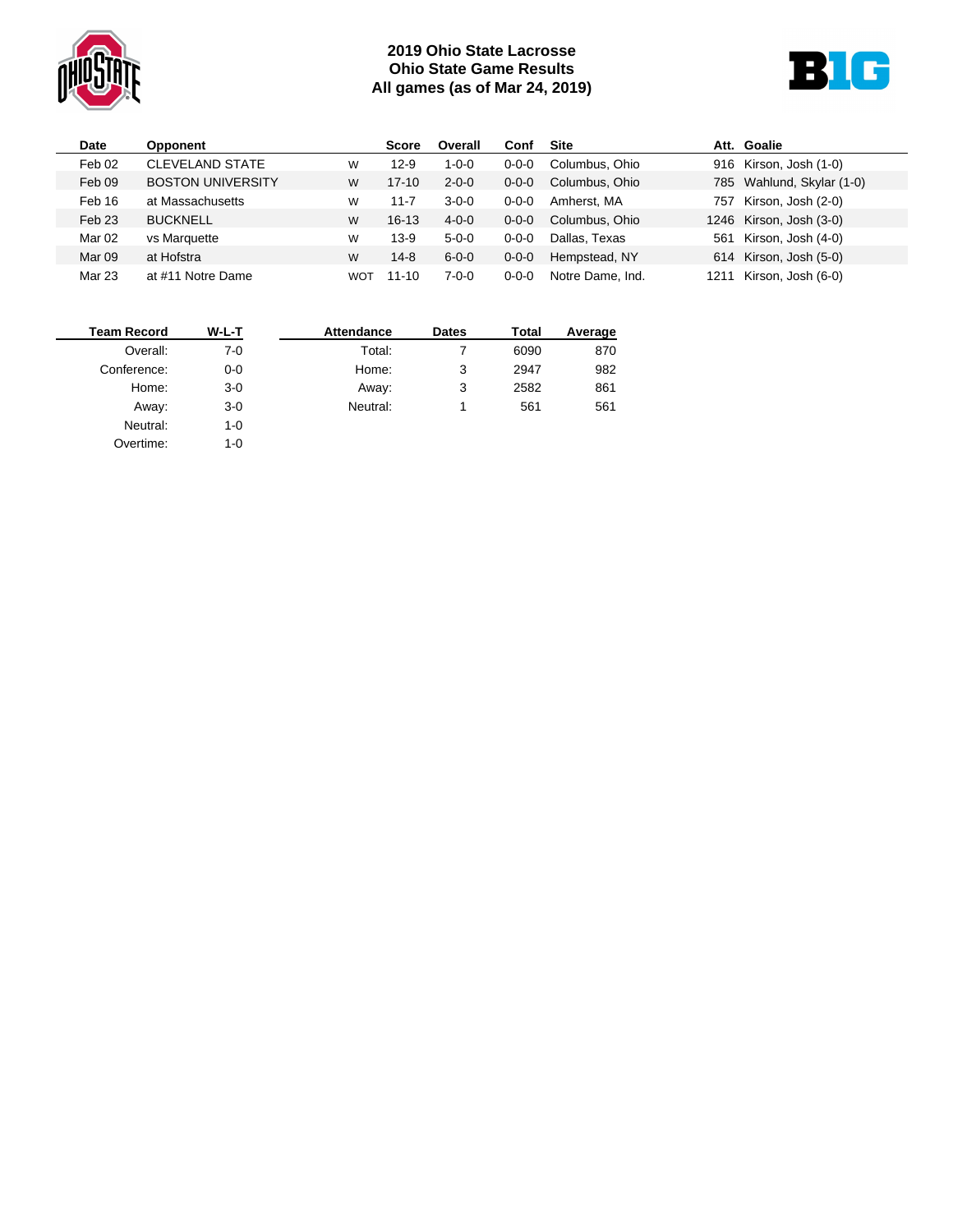

## **2019 Ohio State Lacrosse Ohio State Overall Team Statistics All games (as of Mar 24, 2019)**



Overall: 7-0 Conf: 0-0 Home: 3-0 Away: 3-0 Neut: 1-0

| <b>TEAM STATISTICS</b>                             | OSU      | <b>OPP</b> |
|----------------------------------------------------|----------|------------|
| <b>SHOT STATISTICS</b>                             |          |            |
| Goals-Shot attempts                                | 94-250   | 66-275     |
| Goals scored per game                              | 13.43    | 9.43       |
| Shot pct.                                          | .376     | .240       |
| Shots on goal-Attempts                             | 169-250  | 152-275    |
| SOG pct.                                           | .676     | .553       |
| Shots/Game                                         | 35.7     | 39.3       |
| Assists                                            | 49       | 30         |
| <b>MAN-UP OPPORTUNITIES</b>                        |          |            |
| Goals-Opportunities                                | $6 - 21$ | $12 - 34$  |
| <b>Conversion Percent</b><br><b>GOAL BREAKDOWN</b> | .286     | .353       |
| <b>Total Goals</b>                                 | 94       | 66         |
| Man-up                                             | 6        | 12         |
| Man-down                                           | 0        | 0          |
| Unassisted                                         | 45       | 36         |
| Overtime                                           | 1        | 0          |
| Goals scored average                               | 13.40    | 9.41       |
| <b>GROUND BALLS</b>                                | 230      | 184        |
| <b>TURNOVERS</b>                                   | 110      | 89         |
| <b>CAUSED TURNOVERS</b>                            | 35       | 50         |
| FACEOFFS (W-L)                                     | 108-185  | 77-185     |
| Faceoff W-L Pct.                                   | .584     | .416       |
| <b>CLEARS</b>                                      | 111-124  | 112-129    |
| Clear Pct.                                         | .895     | .868       |
| <b>PENALTIES</b>                                   |          |            |
| Number                                             | 37       | 26         |
| <b>Minutes</b>                                     | 27:30    | 21:00      |
| <b>ATTENDANCE</b>                                  |          |            |
| Total                                              | 2947     | 2582       |
| Dates/Avg Per Date                                 | 3/982    | 3/861      |
| Neutral Site #/Avg                                 | 1/561    |            |

| <b>Goals by Period</b> |    | 1st 2nd | 3rd     | 4th   | OТ       | Total |  |
|------------------------|----|---------|---------|-------|----------|-------|--|
| Ohio State             | 22 | 26      | 26      | 19    |          | 94    |  |
| Opponents              | 11 | 19      |         | 14 22 | $\Omega$ | 66    |  |
|                        |    |         |         |       |          |       |  |
|                        |    |         |         |       |          |       |  |
| <b>Saves by Period</b> |    | 1st 2nd | 3rd 4th |       | OТ       | Total |  |
| Ohio State             | 24 | 22.     | 19      | 20    |          | 86    |  |

| <b>Shots by Period</b> |     | 1st 2nd 3rd 4th |    |       | ΟТ | Total |
|------------------------|-----|-----------------|----|-------|----|-------|
| <b>Ohio State</b>      | 62  | 55              | 78 | 54    |    | 250   |
| Opponents              | 62. | 73              |    | 62 77 | -1 | 275   |
| <b>Shots on Goal</b>   |     | 1st 2nd 3rd 4th |    |       | OТ | Total |
| <b>Ohio State</b>      | 40  | 42              | 49 | 37    | 1  | 169   |
| Opponents              | 35. | 41              | 33 | 42    | 1  | 152   |
|                        |     |                 |    |       |    |       |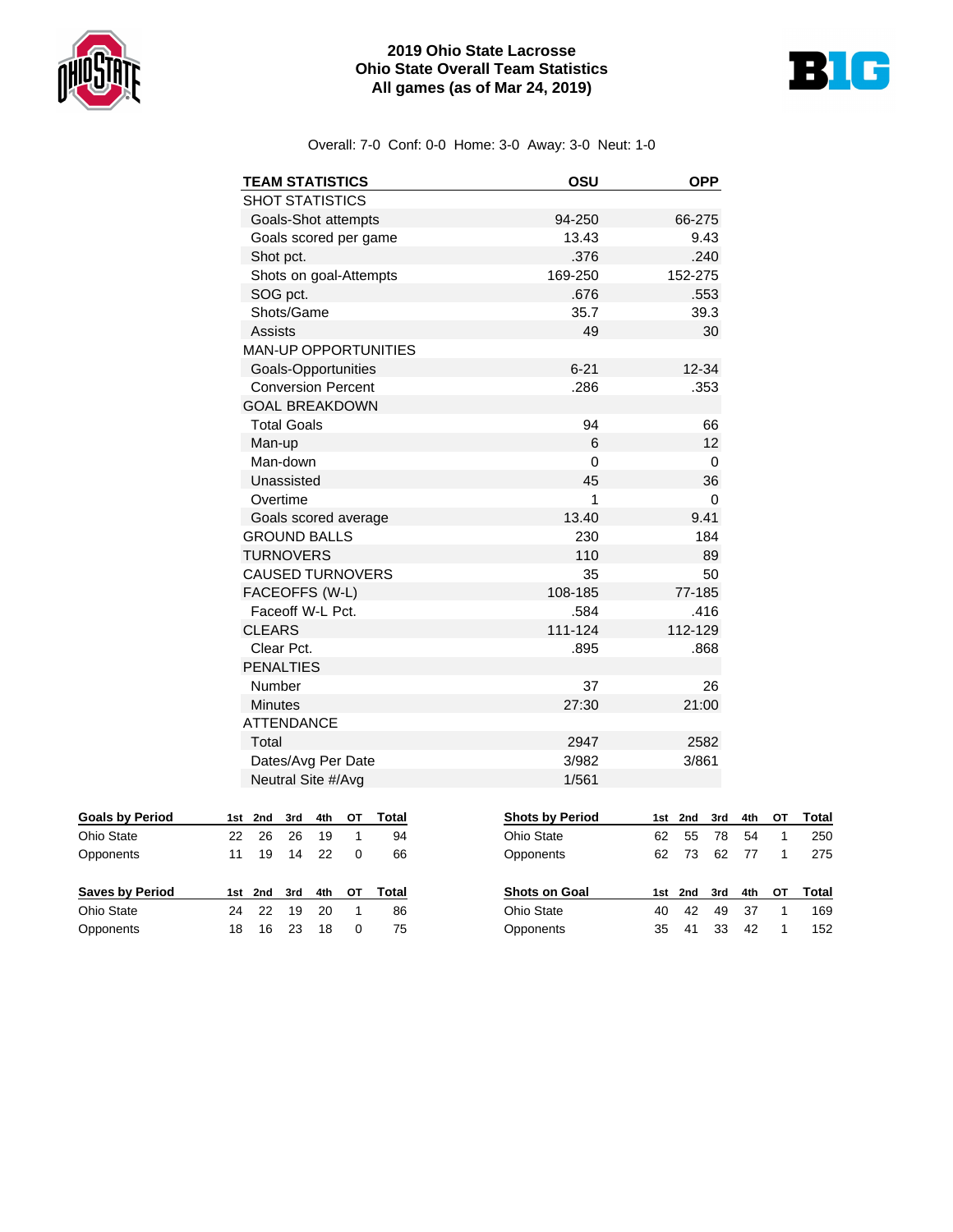

## **2019 Ohio State Lacrosse Ohio State Overall Individual Statistics All games (as of Mar 24, 2019)**



Overall: 7-0 Conf: 0-0 Home: 3-0 Away: 3-0 Neut: 1-0

| ## | Player                 |     |         | gp-gs          | g              | a              | pts                     | sh             | sh%   | sog            | sog%                      | up             | dn          | gb             | t/o            | ct             | faceoff        | pct       | pen-min                     |
|----|------------------------|-----|---------|----------------|----------------|----------------|-------------------------|----------------|-------|----------------|---------------------------|----------------|-------------|----------------|----------------|----------------|----------------|-----------|-----------------------------|
| 5  | Jasinski, Jack         |     |         | $7 - 7$        | 17             | 9              | 26                      | 38             | .447  | 27             | .711                      | 1              | 0           | $\overline{7}$ | 9              | 0              |                |           | $4 - 3.0$<br>$\overline{a}$ |
| 44 | Leclaire, Tre          |     |         | $7 - 7$        | 23             | $\overline{2}$ | 25                      | 53             | .434  | 39             | .736                      | 1              | 0           | 9              | 8              | 3              |                |           | $1 - 1.0$<br>$\blacksquare$ |
| 2  | Myers, Jack            |     |         | $6-6$          | 12             | 12             | 24                      | 27             | .444  | 20             | .741                      | 0              | 0           | 7              | 7              | 1              |                |           | $2 - 1.0$<br>$\overline{a}$ |
| 29 | Reid, Jackson          |     |         | $7 - 7$        | 16             | 5              | 21                      | 40             | .400  | 25             | .625                      | $\mathbf{1}$   | $\mathbf 0$ | 15             | 9              | 0              |                |           |                             |
|    |                        |     |         | $7 - 1$        |                |                |                         | 19             | .421  |                | .737                      |                |             |                |                |                |                |           | $\overline{a}$              |
| 4  | Smith, Colby           |     |         |                | 8              | 6              | 14                      |                |       | 14             |                           | $\overline{2}$ | 0           | 3              | 2              | 1              |                |           | $1 - 0.5$                   |
| 7  | Buckley, Lukas         |     |         | $7 - 7$        | 3              | 6              | 9                       | 18             | .167  | 8              | .444                      | $\mathbf 0$    | $\mathbf 0$ | 3              | 7              | 0              |                |           | $2 - 1.5$                   |
| 34 | Terefenko, Ryan        |     |         | $7 - 7$        | 3              | 3              | 6                       | 9              | .333  | 7              | .778                      | 1              | 0           | 18             | 6              | 2              |                |           | $3 - 2.5$                   |
| 16 | Musci, Nick            |     |         | $7 - 0$        | 4              | $\mathbf{1}$   | 5                       | 11             | .364  | $\overline{7}$ | .636                      | $\mathbf 0$    | $\mathbf 0$ | $\mathbf 0$    | 3              | $\mathbf 0$    |                |           |                             |
| 30 | Inacio, Justin         |     |         | $7 - 0$        | 2              | 1              | 3                       | $\overline{7}$ | .286  | 5              | .714                      | 0              | 0           | 70             | 7              | 1              | 100-165        | .606      |                             |
| 22 | Wiseman, Johnny        |     |         | $6 - 0$        | 2              | 0              | 2                       | 10             | .200  | 7              | .700                      | $\mathbf 0$    | $\mathbf 0$ | 4              | 4              | $\overline{2}$ |                |           |                             |
| 18 | Barker, Colby          |     |         | $7-0$          | 2              | 0              | $\overline{\mathbf{c}}$ | 6              | .333  | 4              | .667                      | 0              | 0           | 7              | 1              | 1              | $\blacksquare$ |           | $2 - 1.5$<br>$\overline{a}$ |
| 9  | Hughes, Griffin        |     |         | $7 - 0$        | $\overline{2}$ | 0              | 2                       | 4              | .500  | $\overline{2}$ | .500                      | $\mathbf 0$    | $\mathbf 0$ | 0              | 0              | 0              |                |           |                             |
| 3  | Bugliosi, JT           |     |         | $5-0$          | 0              | 2              | 2                       | 4              | .000  | 2              | .500                      | 0              | 0           | 0              | 3              | 0              | $\blacksquare$ |           | $\blacksquare$              |
| 11 | Henrick, Jeff          |     |         | $7 - 7$        | 0              | $\mathbf{1}$   | $\mathbf{1}$            | $\mathbf{1}$   | .000  | $\mathbf{1}$   | 1.000                     | $\mathbf 0$    | $\mathbf 0$ | 9              | 6              | 6              |                |           | $3 - 3.0$                   |
| 20 | DeBerry, Omari         |     |         | $7-0$          | 0              | 1              | 1                       | 0              | .000  | $\mathbf 0$    | .000                      | $\mathbf 0$    | 0           | 9              | 2              | 1              | ÷,             |           |                             |
| 50 | Riss, Evan             |     |         | $7 - 0$        | $\mathbf 0$    | 0              | 0                       | 1              | .000  | $\mathbf 0$    | .000                      | 0              | 0           | 11             | $\mathbf{1}$   | 3              | $0 - 1$        | .000      | $3 - 2.0$                   |
| 32 | Borges, Matt           |     |         | $7 - 7$        | 0              | 0              | 0                       | 1              | .000  | 0              | .000                      | 0              | $\mathbf 0$ | 22             | 2              | 10             | ä,             |           | $7 - 6.0$                   |
| 21 | Wallace, Brendan       |     |         | $3-0$          | $\mathbf 0$    | $\mathbf 0$    | 0                       | $\mathbf{1}$   | .000  | 1              | 1.000                     | $\mathbf 0$    | $\mathbf 0$ | $\mathbf{1}$   | 0              | $\mathbf 0$    |                |           |                             |
| 48 | Manning, Jed           |     |         | $5 - 1$        | 0              | 0              | 0                       | $\mathbf 0$    | .000  | 0              | .000                      | 0              | 0           | 2              | 0              | 0              |                |           | $1 - 0.5$<br>$\overline{a}$ |
|    | Walsh, George          |     |         | $3-0$          | 0              |                |                         | $\mathbf 0$    | .000  |                | .000                      | $\mathbf 0$    | $\mathbf 0$ | 0              | 0              | 0              |                |           |                             |
| 43 |                        |     |         |                |                | 0              | 0                       |                |       | 0              |                           |                |             |                |                |                |                |           |                             |
| 42 | Mahoney, Caleb         |     |         | $6-0$          | 0              | 0              | 0                       | 0              | .000  | 0              | .000                      | 0              | $\mathbf 0$ | 1              | 0              | 1              | ä,             |           | $1 - 0.5$                   |
| 40 | Dunavant, Buchanan     |     |         | $3 - 3$        | 0              | 0              | 0                       | $\mathbf 0$    | .000  | 0              | .000                      | $\mathbf 0$    | $\mathbf 0$ | $\mathbf{1}$   | 0              | 0              |                |           | $1 - 1.0$                   |
| 39 | Salisbury, Joey        |     |         | $7 - 3$        | 0              | 0              | 0                       | 0              | .000  | 0              | .000                      | 0              | 0           | 4              | 0              | 0              | ä,             |           | $1 - 0.5$<br>$\blacksquare$ |
| 37 | Bunce, Chase           |     |         | $1 - 0$        | 0              | 0              | 0                       | 0              | .000  | 0              | .000                      | $\mathbf 0$    | $\mathbf 0$ | 0              | 0              | 0              |                |           |                             |
| 35 | Maccani, Logan         |     |         | $7-0$          | 0              | 0              | 0                       | 0              | .000  | 0              | .000                      | 0              | $\mathbf 0$ | 8              | 3              | 0              | ä,             |           |                             |
| 33 | Hendricks, TJ          |     |         | $2 - 0$        | 0              | 0              | 0                       | $\mathbf 0$    | .000  | 0              | .000                      | $\mathbf 0$    | $\mathbf 0$ | 0              | 0              | 0              |                |           |                             |
| 25 | Kistler, Carter        |     |         | $1 - 0$        | 0              | 0              | 0                       | 0              | .000  | 0              | .000                      | 0              | 0           | 0              | 0              | 0              | $0 - 1$        | .000      |                             |
| 24 | Sowder, Cullen         |     |         | $3 - 0$        | 0              | 0              | 0                       | $\mathbf 0$    | .000  | 0              | .000                      | $\mathbf 0$    | $\mathbf 0$ | 0              | 0              | $\mathbf{1}$   |                |           | $1 - 0.5$                   |
| 23 | Feliziani, Christian   |     |         | $5-0$          | 0              | 0              | $\mathbf 0$             | 0              | .000  | $\mathbf 0$    | .000                      | $\mathbf 0$    | 0           | 2              | 0              | 0              | $8 - 18$       | .444      | $1 - 0.5$                   |
| 19 | Barker, Brandon        |     |         | $5 - 0$        | 0              | 0              | 0                       | 0              | .000  | $\mathbf 0$    | .000                      | $\mathbf 0$    | $\mathbf 0$ | 2              | 1              | $\mathbf{1}$   |                |           | $1 - 1.0$                   |
| 17 | Ludd, Zach             |     |         | $5 - 0$        | 0              | 0              | 0                       | 0              | .000  | 0              | .000                      | 0              | 0           | 0              | 4              | 0              |                |           |                             |
| 14 | Fisher, Brandon        |     |         | $2 - 0$        | $\mathbf 0$    | $\mathbf 0$    | 0                       | $\mathbf 0$    | .000  | 0              | .000                      | $\mathbf 0$    | $\mathbf 0$ | $\mathbf{1}$   | $\overline{2}$ | 0              |                |           |                             |
| 13 | Clibanoff, Mike        |     |         | $1 - 0$        | 0              | 0              | 0                       | 0              | .000  | $\mathbf 0$    | .000                      | 0              | 0           | 0              | 0              | 0              | L,             |           |                             |
| 12 | Clibanoff, Matt        |     |         | $2 - 0$        | 0              | 0              | 0                       | 0              | .000  | 0              | .000                      | $\mathbf 0$    | $\mathbf 0$ | 0              | 0              | 0              |                |           |                             |
| 10 | Smith, Jackson         |     |         | $1 - 0$        | 0              | 0              | 0                       | 0              | .000  | 0              | .000                      | 0              | $\mathbf 0$ | 0              | 0              | 0              | ä,             |           |                             |
| 8  | Kirson, Josh           |     |         | $7 - 6$        | 0              | 0              | 0                       | $\mathbf{0}$   | .000  | 0              | .000                      | 0              | $\mathbf 0$ | 12             | $\overline{2}$ | $\mathbf{1}$   |                |           |                             |
| 6  | White, Scott           |     |         | $1 - 0$        | 0              | 0              | $\mathbf 0$             | 0              | .000  | $\mathbf 0$    | .000                      | 0              | 0           | 0              | 0              | 0              | $\overline{a}$ |           |                             |
| 1  | Wahlund, Skylar        |     |         | $3 - 1$        | 0              | 0              | 0                       | 0              | .000  | 0              | .000                      | 0              | 0           | 2              | 1              | 0              |                |           |                             |
|    | Total                  |     |         | $\overline{7}$ | 94             | 49             | 143                     | 250            | .376  | 169            | .676                      | 6              | $\mathbf 0$ | 230            | 110            | 35             | 108-185        | .584      | 37-27.5                     |
|    |                        |     |         | $\overline{7}$ |                |                |                         |                |       |                |                           |                |             |                |                |                | 77-185         |           |                             |
|    | Opponents              |     |         |                | 66             | 30             | 96                      | 275            | .240  | 152            | .553                      | 12             | $\mathbf 0$ | 184            | 89             | 50             |                | .416      | 26-21.0                     |
|    |                        |     |         |                |                |                |                         |                |       |                |                           |                |             |                |                |                |                |           |                             |
| ## | Goalie                 |     |         | gp-gs          |                | min            |                         | ga             | gaavg |                | saves                     |                | pct         |                | W              |                | t              |           | shots faced                 |
|    | 13 Clibanoff, Mike     |     |         | $1 - 0$        |                | 1:50           |                         | 0              | 0.00  |                | 0                         |                | .000        |                | 0              | 0              | 0              |           | 3                           |
| 8  | Kirson, Josh           |     |         | $7 - 6$        |                | 375:55         |                         | 56             | 8.94  |                | 77                        |                | .579        |                | 6              | 0              | 0              |           | 232                         |
| 1  | Wahlund, Skylar        |     |         | $3 - 1$        |                | 43:07          |                         | 10             | 13.92 |                | 9                         |                | .474        |                | 1              | 0              | 0              |           | 40                          |
|    | Total                  |     |         | $\overline{7}$ |                | 420:52         |                         | 66             | 9.41  |                | 86                        |                | .566        |                | $\overline{7}$ | $\overline{0}$ | $\overline{0}$ |           | 275                         |
|    | Opponents              |     |         | $\overline{7}$ |                | 420:52         |                         | 94             | 13.40 |                | 75                        |                | .444        |                | 0              | 7              | 0              |           | 250                         |
|    |                        |     |         |                |                |                |                         |                |       |                |                           |                |             |                |                |                |                |           |                             |
|    | <b>Goals by Period</b> |     | 1st 2nd | 3rd            | 4th            | ОT             | <b>Total</b>            |                |       |                | <b>Saves by Period</b>    |                |             |                | 1st            | 2nd            | 3rd            | 4th<br>от | <b>Total</b>                |
|    | <b>Ohio State</b>      | 22  | 26      | 26             | 19             | 1              | 94                      |                |       |                | Ohio State                |                |             |                | 24             | 22             | 19             | 20<br>1   | 86                          |
|    | Opponents              | 11  | 19      | 14             | 22             | 0              | 66                      |                |       |                | Opponents                 |                |             |                | 18             | 16             | 23             | 0<br>18   | 75                          |
|    |                        |     |         |                |                |                |                         |                |       |                |                           |                |             |                |                |                |                |           |                             |
|    | <b>Shots by Period</b> | 1st | 2nd     | 3rd            | 4th            | ОТ             | Total                   |                |       |                | <b>Attendance Summary</b> |                |             |                |                |                |                | OSU       | Opponent                    |
|    | Ohio State             | 62  | 55      | 78             | 54             | 1              | 250                     |                |       |                | Total                     |                |             |                |                |                |                | 2947      | 2582                        |
|    | Opponents              | 62  | 73      | 62             | 77             | 1              | 275                     |                |       |                | Dates/Avg Per Date        |                |             |                |                |                |                | 3/982     | 3/861                       |
|    |                        |     |         |                |                |                |                         |                |       |                | Neutral Site #/Avg        |                |             |                |                |                |                | 1/561     |                             |
|    | Shots on Goal          | 1st | 2nd     | 3rd            | 4th            | ОТ             | Total                   |                |       |                |                           |                |             |                |                |                |                |           |                             |
|    | Ohio State             | 40  | 42      | 49             | 37             | $\mathbf{1}$   | 169                     |                |       |                |                           |                |             |                |                |                |                |           |                             |
|    | Opponents              | 35  | 41      | 33             | 42             | 1              | 152                     |                |       |                |                           |                |             |                |                |                |                |           |                             |
|    |                        |     |         |                |                |                |                         |                |       |                |                           |                |             |                |                |                |                |           |                             |

CLEARS: Ohio State -- 111-124 .895, Opponents -- 112-129 .868. MAN-UP OPPS: Ohio State -- 6-21 .286, Opponents -- 12-34 .353.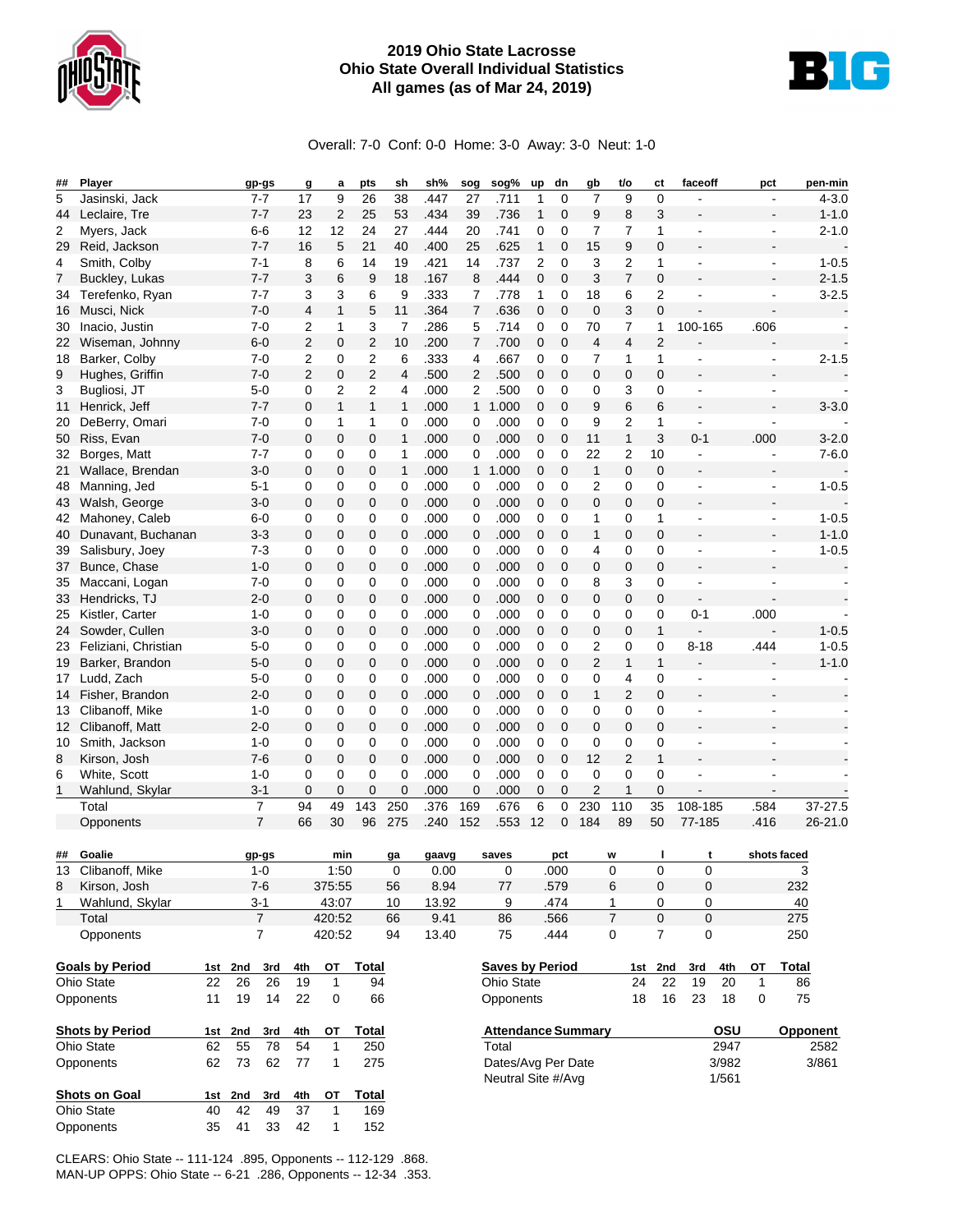

## **2019 Ohio State Lacrosse Ohio State Category Leaders All games (as of Mar 24, 2019)**



| ##                      | <b>Points</b>         | GP             | G              | A              | Pts | <b>Shots</b> |
|-------------------------|-----------------------|----------------|----------------|----------------|-----|--------------|
| 5                       | Jasinski, Jack        | 7              | 17             | $\overline{9}$ | 26  | 38           |
| 44                      | Leclaire, Tre         | 7              | 23             | $\overline{2}$ | 25  | 53           |
| 2                       | Myers, Jack           | 6              | 12             | 12             | 24  | 27           |
| 29                      | Reid, Jackson         | 7              | 16             | 5              | 21  | 40           |
| 4                       | Smith, Colby          | 7              | 8              | 6              | 14  | 19           |
| ##                      | Goals                 | GP             | G              | A              | Pts | <b>Shots</b> |
| 44                      | Leclaire, Tre         | 7              | 23             | 2              | 25  | 53           |
| 5                       | Jasinski, Jack        | 7              | 17             | 9              | 26  | 38           |
| 29                      | Reid, Jackson         | 7              | 16             | 5              | 21  | 40           |
| $\overline{\mathbf{c}}$ | Myers, Jack           | 6              | 12             | 12             | 24  | 27           |
| 4                       | Smith, Colby          | 7              | 8              | 6              | 14  | 19           |
| ##                      | <b>Assists</b>        | <b>GP</b>      | G              | A              | Pts | <b>Shots</b> |
| $\overline{c}$          | Myers, Jack           | 6              | 12             | 12             | 24  | 27           |
| 5                       | Jasinski, Jack        | 7              | 17             | 9              | 26  | 38           |
| 4                       | Smith, Colby          | 7              | 8              | 6              | 14  | 19           |
| 7                       | Buckley, Lukas        | 7              | 3              | 6              | 9   | 18           |
| 29                      | Reid, Jackson         | $\overline{7}$ | 16             | 5              | 21  | 40           |
| ##                      | <b>Ground Balls</b>   |                | GP             | No.            |     |              |
| 30                      | Inacio, Justin        |                | $\overline{7}$ | 70             |     |              |
| 32                      | Borges, Matt          |                | 7              | 22             |     |              |
| 34                      | Terefenko, Ryan       |                | 7              | 18             |     |              |
| 29                      | Reid, Jackson         |                | 7              | 15             |     |              |
| 8                       | Kirson, Josh          |                | $\overline{7}$ | 12             |     |              |
| ##                      | <b>Man-Up Goals</b>   |                | GP             | N <u>o.</u>    |     |              |
| 4                       | Smith, Colby          |                | $\overline{7}$ | $\overline{2}$ |     |              |
| 5                       | Jasinski, Jack        |                | 7              | 1              |     |              |
| 29                      | Reid, Jackson         |                | $\overline{7}$ | 1              |     |              |
| 34                      | Terefenko, Ryan       |                | $\overline{7}$ | 1              |     |              |
| 44                      | Leclaire, Tre         |                | $\overline{7}$ | 1              |     |              |
| ##                      | <b>Man-Down Goals</b> |                | GР             | No.            |     |              |
| ##                      | Faceoff Pct.          | GP             | Wop            | Att            |     | Pct.         |
| 30                      | Inacio, Justin        | 7              | 100            | 165            |     | .606         |
| 23                      | Feliziani, Christian  | 5              | 8              | 18             |     | .444         |

| ##                      | <b>Shots</b>            | GP             | G               |                | <b>Shots</b><br>A    | Shot%        |       |
|-------------------------|-------------------------|----------------|-----------------|----------------|----------------------|--------------|-------|
| 44                      | Leclaire, Tre           | 7              | 23              |                | $\overline{2}$<br>53 |              | .434  |
| 29                      | Reid, Jackson           | 7              | 16              |                | 5<br>40              |              | .400  |
| 5                       | Jasinski, Jack          | 7              | 17              |                | 9<br>38              |              | .447  |
| $\overline{\mathbf{c}}$ | Myers, Jack             | 6              | 12              | 12             | 27                   |              | .444  |
| 4                       | Smith, Colby            | 7              | 8               |                | 19<br>6              |              | .421  |
| ##                      | Shot Pct.               | GP             | G               |                | <b>Shots</b><br>Α    | Shot%        |       |
| 9                       | Hughes, Griffin         | 7              | $\overline{2}$  |                | 0                    | 4            | .500  |
| 5                       | Jasinski, Jack          | 7              | 17              |                | 9<br>38              |              | .447  |
| 2                       | Myers, Jack             | 6              | 12              | 12             | 27                   |              | .444  |
| 44                      | Leclaire, Tre           | 7              | 23              |                | 53<br>2              |              | .434  |
| 4                       | Smith, Colby            | 7              | 8               |                | 6<br>19              |              | .421  |
| ##                      | <b>Shots on Goal</b>    | GP             | G               | Α              | <b>Shots</b>         | <b>SOG</b>   | SOG%  |
| 44                      | Leclaire, Tre           | $\overline{7}$ | $\overline{23}$ | $\overline{2}$ | $\overline{53}$      | 39           | .736  |
| 5                       | Jasinski, Jack          | 7              | 17              | 9              | 38                   | 27           | .711  |
| 29                      | Reid, Jackson           | 7              | 16              | 5              | 40                   | 25           | .625  |
| $\overline{\mathbf{c}}$ | Myers, Jack             | 6              | 12              | 12             | 27                   | 20           | .741  |
| 4                       | Smith, Colby            | 7              | 8               | 6              | 19                   | 14           | .737  |
| ##                      | Shots on Goal Pct.      | GР             | G               | Α              | <b>Shots</b>         | <b>SOG</b>   | SOG%  |
| 11                      | Henrick, Jeff           | 7              | 0               | 1              | 1                    | 1            | 1.000 |
| 21                      | Wallace, Brendan        | 3              | 0               | $\mathbf 0$    | $\mathbf{1}$         | $\mathbf{1}$ | 1.000 |
| 34                      | Terefenko, Ryan         | 7              | 3               | 3              | 9                    | 7            | .778  |
| 2                       | Myers, Jack             | 6              | 12              | 12             | 27                   | 20           | .741  |
| 4                       | Smith, Colby            | 7              | 8               | 6              | 19                   | 14           | .737  |
| ##                      | <b>Caused Turnovers</b> | <b>GP</b>      |                 | No.            |                      |              |       |
| 32                      | Borges, Matt            |                | 7               | 10             |                      |              |       |
| 11                      | Henrick, Jeff           |                | 7               | 6              |                      |              |       |
| 50                      | Riss, Evan              |                | 7               | 3              |                      |              |       |
| 44                      | Leclaire, Tre           |                | 7               | 3              |                      |              |       |
| 34                      | Terefenko, Ryan         |                | 7               | 2              |                      |              |       |
| ##                      | <b>Penalties</b>        | GP             |                 | No.            |                      |              |       |
| 32                      | Borges, Matt            |                | 7               | 7              |                      |              |       |
| 5                       | Jasinski, Jack          |                | 7               | 4              |                      |              |       |
| 34                      | Terefenko, Ryan         |                | 7               | 3              |                      |              |       |
| 11                      | Henrick, Jeff           |                | 7               | 3              |                      |              |       |
| 50                      | Riss, Evan              |                | 7               | 3              |                      |              |       |
| ##                      | <b>Penalty Minutes</b>  | <b>GP</b>      |                 | No.            |                      |              |       |
| 32                      | Borges, Matt            |                | 7               | 6.0            |                      |              |       |
| 11                      | Henrick, Jeff           |                | 7               | 3.0            |                      |              |       |
| 5                       | Jasinski, Jack          |                | 7               | 3.0            |                      |              |       |
| 34                      | Terefenko, Ryan         |                | 7               | 2.5            |                      |              |       |
| 50                      | Riss, Evan              |                | 7               | 2.0            |                      |              |       |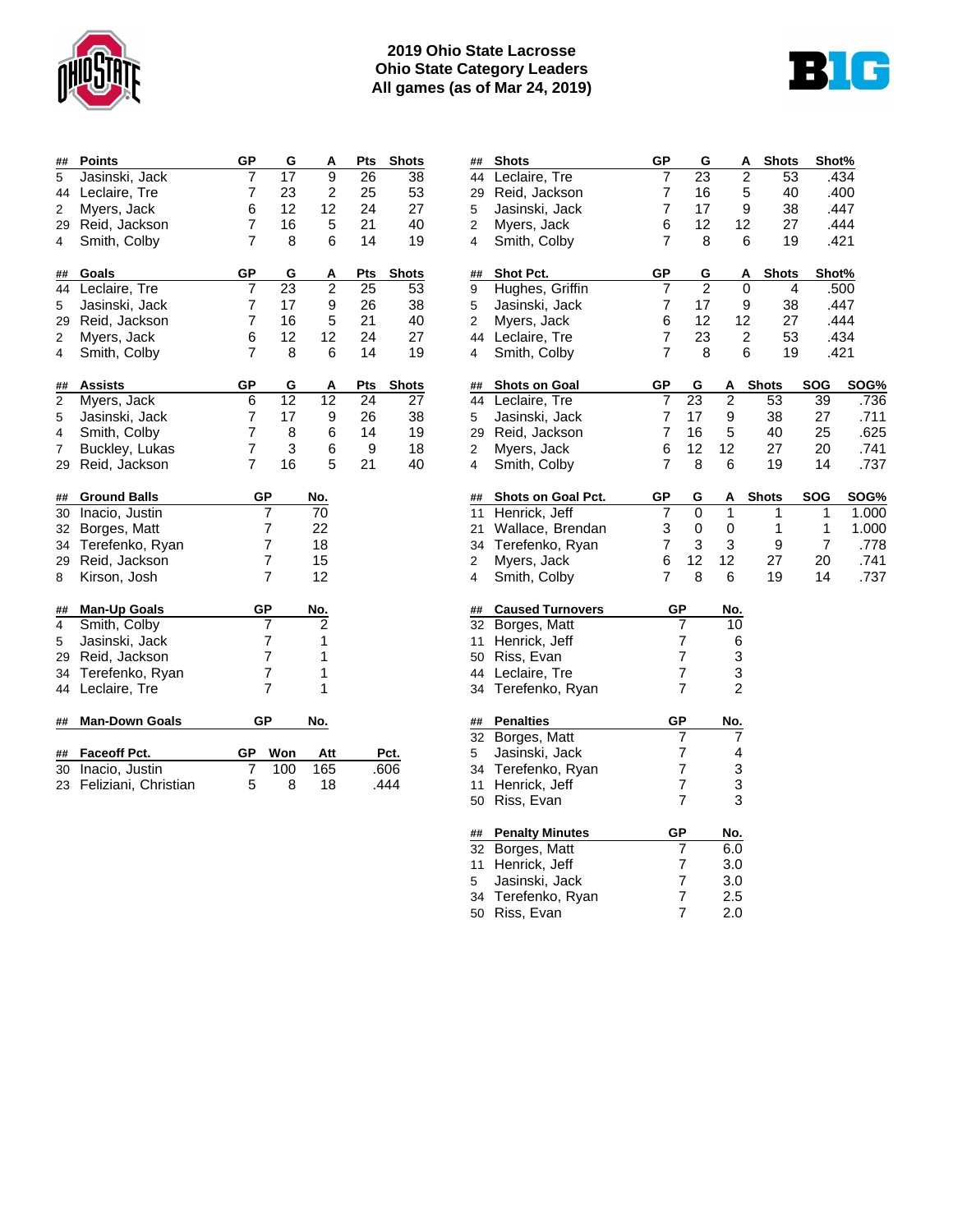

## **2019 Ohio State Lacrosse Ohio State Team High/Low Analysis All games (as of Mar 24, 2019)**



# **Ohio State - TEAM GAME HIGHS**

| <b>POINTS</b>           | 25   |           | vs Bucknell (Feb 23)          |
|-------------------------|------|-----------|-------------------------------|
|                         | 24   |           | at Hofstra (Mar 09)           |
| <b>GOALS</b>            | 17   |           | vs Boston University (Feb 09) |
|                         | 16   |           | vs Bucknell (Feb 23)          |
| <b>ASSISTS</b>          | 10   |           | at Hofstra (Mar 09)           |
|                         | 9    |           | vs Bucknell (Feb 23)          |
| <b>SHOTS</b>            | 41   |           | at Massachusetts (Feb 16)     |
|                         | 40   |           | vs Marquette (Mar 02)         |
| <b>SHOT PERCENT</b>     | .515 | $(17-33)$ | vs Boston University (Feb 09) |
|                         | .457 | $(16-35)$ | vs Bucknell (Feb 23)          |
| SHOTS ON GOAL           | 31   |           | at Massachusetts (Feb 16)     |
|                         | 25   |           | vs Bucknell (Feb 23)          |
| ON GOAL PERCENT         | .756 | $(31-41)$ | at Massachusetts (Feb 16)     |
|                         | .742 | $(23-31)$ | at Hofstra (Mar 09)           |
| <b>SAVES</b>            | 17   |           | at Massachusetts (Feb 16)     |
|                         | 16   |           | vs Cleveland State (Feb 02)   |
| <b>GROUND BALLS</b>     | 43   |           | vs Bucknell (Feb 23)          |
|                         | 41   |           | vs Boston University (Feb 09) |
| <b>FACEOFF PERCENT</b>  | .692 | $(18-26)$ | vs Marquette (Mar 02)         |
|                         | .677 | $(21-31)$ | vs Bucknell (Feb 23)          |
| <b>TURNOVERS</b>        | 19   |           | vs Bucknell (Feb 23)          |
|                         | 17   |           | at Hofstra (Mar 09)           |
|                         | 17   |           | vs Boston University (Feb 09) |
| <b>CAUSED TURNOVERS</b> | 8    |           | vs Bucknell (Feb 23)          |
|                         | 6    |           | at Notre Dame (Mar 23)        |
|                         | 6    |           | at Massachusetts (Feb 16)     |
|                         |      |           | <b>Opponent - GAME HIGHS</b>  |
|                         |      |           |                               |
| <b>POINTS</b>           | 19   |           | vs Bucknell (Feb 23)          |
|                         | 19   |           | vs Boston University (Feb 09) |
| <b>GOALS</b>            | 13   |           | vs Bucknell (Feb 23)          |
|                         | 10   |           | at Notre Dame (Mar 23)        |
|                         | 10   |           | vs Boston University (Feb 09) |
| <b>ASSISTS</b>          | 9    |           | vs Boston University (Feb 09) |
|                         | 6    |           | vs Bucknell (Feb 23)          |
| <b>SHOTS</b>            | 52   |           | vs Boston University (Feb 09) |
|                         | 45   |           | at Massachusetts (Feb 16)     |
| <b>SHOT PERCENT</b>     | .394 | $(13-33)$ | vs Bucknell (Feb 23)          |
|                         | .290 | $(9-31)$  | vs Marquette (Mar 02)         |
| <b>SHOTS ON GOAL</b>    | 25   |           | vs Cleveland State (Feb 02)   |
|                         | 24   |           | vs Bucknell (Feb 23)          |
|                         | 24   |           | at Massachusetts (Feb 16)     |
| ON GOAL PERCENT         | .727 | $(24-33)$ | vs Bucknell (Feb 23)          |
|                         | .676 | $(25-37)$ | vs Cleveland State (Feb 02)   |
| <b>SAVES</b>            | 20   |           | at Massachusetts (Feb 16)     |
|                         | 11   |           | at Notre Dame (Mar 23)        |
|                         | 11   |           | vs Cleveland State (Feb 02)   |
| <b>GROUND BALLS</b>     | 35   |           | vs Bucknell (Feb 23)          |
|                         | 32   |           | at Notre Dame (Mar 23)        |
| <b>FACEOFF PERCENT</b>  | .538 | $(14-26)$ | at Hofstra (Mar 09)           |
|                         | .520 | $(13-25)$ | at Notre Dame (Mar 23)        |
|                         | .520 | $(13-25)$ | vs Cleveland State (Feb 02)   |
| <b>TURNOVERS</b>        | 15   |           | at Notre Dame (Mar 23)        |
|                         | 14   |           | vs Marquette (Mar 02)         |
|                         | 14   |           | vs Bucknell (Feb 23)          |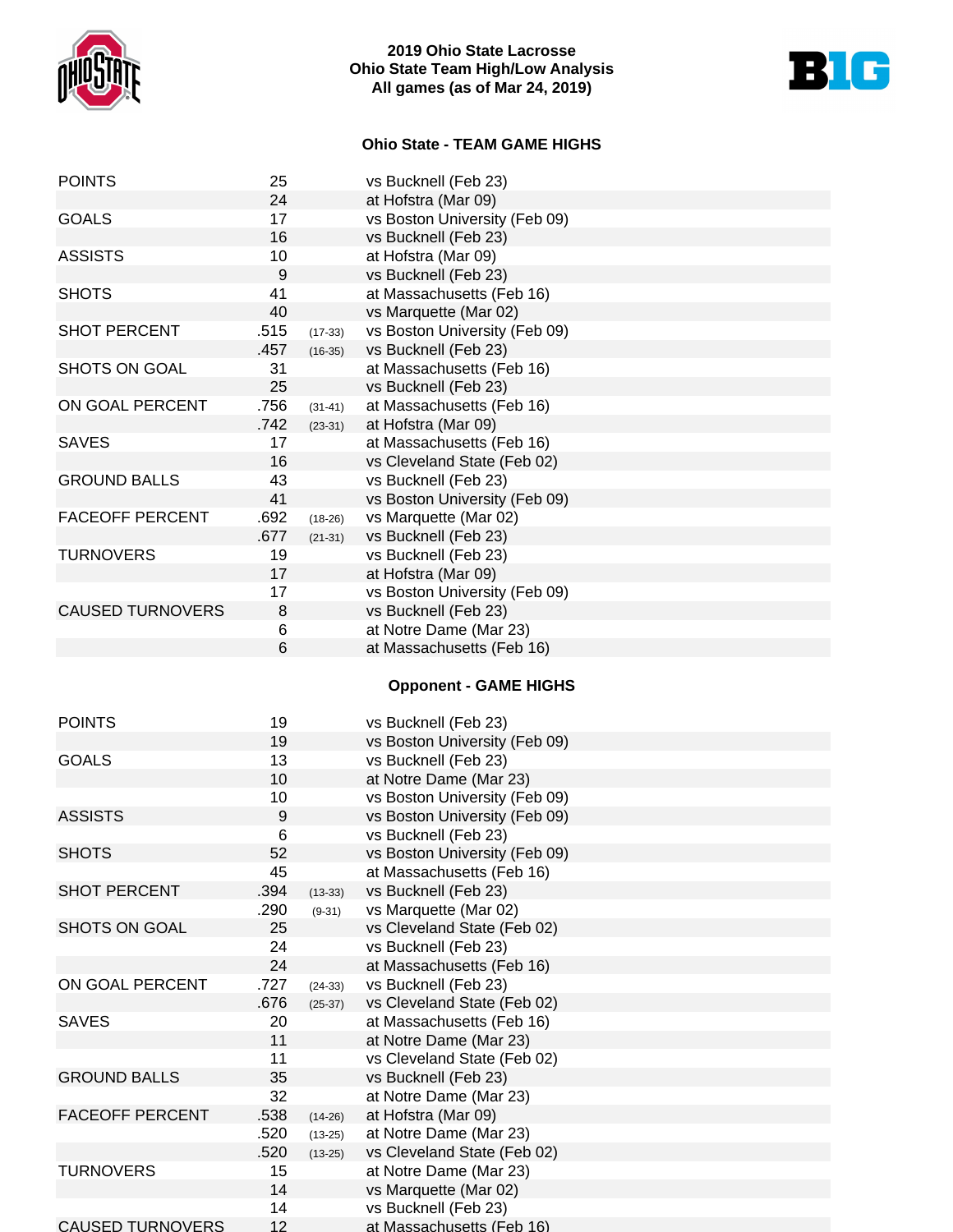



## **Ohio State - GAME LOWS**

| <b>POINTS</b>           | 16 | at Notre Dame (Mar 23)        |
|-------------------------|----|-------------------------------|
|                         | 18 | vs Cleveland State (Feb 02)   |
|                         | 18 | at Massachusetts (Feb 16)     |
| <b>GOALS</b>            | 11 | at Massachusetts (Feb 16)     |
|                         | 11 | at Notre Dame (Mar 23)        |
| <b>ASSISTS</b>          | 5  | at Notre Dame (Mar 23)        |
|                         | 6  | vs Cleveland State (Feb 02)   |
|                         | 6  | vs Boston University (Feb 09) |
|                         | 6  | vs Marquette (Mar 02)         |
| <b>SHOTS</b>            | 31 | at Hofstra (Mar 09)           |
|                         | 32 | vs Cleveland State (Feb 02)   |
| SHOTS ON GOAL           | 22 | vs Boston University (Feb 09) |
|                         | 22 | at Notre Dame (Mar 23)        |
| <b>SAVES</b>            | 8  | vs Marquette (Mar 02)         |
|                         | 10 | at Notre Dame (Mar 23)        |
| <b>GROUND BALLS</b>     | 25 | at Massachusetts (Feb 16)     |
|                         | 28 | at Notre Dame (Mar 23)        |
| <b>TURNOVERS</b>        | 12 | at Notre Dame (Mar 23)        |
|                         | 14 | vs Cleveland State (Feb 02)   |
| <b>CAUSED TURNOVERS</b> | 3  | vs Cleveland State (Feb 02)   |
|                         | 3  | at Hofstra (Mar 09)           |

# **Opponent - GAME LOWS**

| <b>POINTS</b>           | 9              | at Hofstra (Mar 09)           |
|-------------------------|----------------|-------------------------------|
|                         | 10             | at Massachusetts (Feb 16)     |
| <b>GOALS</b>            |                | at Massachusetts (Feb 16)     |
|                         | 8              | at Hofstra (Mar 09)           |
| <b>ASSISTS</b>          |                | at Hofstra (Mar 09)           |
|                         | 3              | at Massachusetts (Feb 16)     |
|                         | 3              | vs Marquette (Mar 02)         |
| <b>SHOTS</b>            | 31             | vs Marquette (Mar 02)         |
|                         | 33             | vs Bucknell (Feb 23)          |
| SHOTS ON GOAL           | 17             | vs Marquette (Mar 02)         |
|                         | 20             | at Notre Dame (Mar 23)        |
| <b>SAVES</b>            | 5              | vs Boston University (Feb 09) |
|                         | 9              | vs Bucknell (Feb 23)          |
|                         | 9              | at Hofstra (Mar 09)           |
| <b>GROUND BALLS</b>     | 17             | vs Marquette (Mar 02)         |
|                         | 23             | at Massachusetts (Feb 16)     |
| <b>TURNOVERS</b>        | 11             | vs Cleveland State (Feb 02)   |
|                         | 11             | vs Boston University (Feb 09) |
| <b>CAUSED TURNOVERS</b> | 4              | vs Cleveland State (Feb 02)   |
|                         | $\overline{4}$ | vs Marquette (Mar 02)         |
|                         | 4              | at Hofstra (Mar 09)           |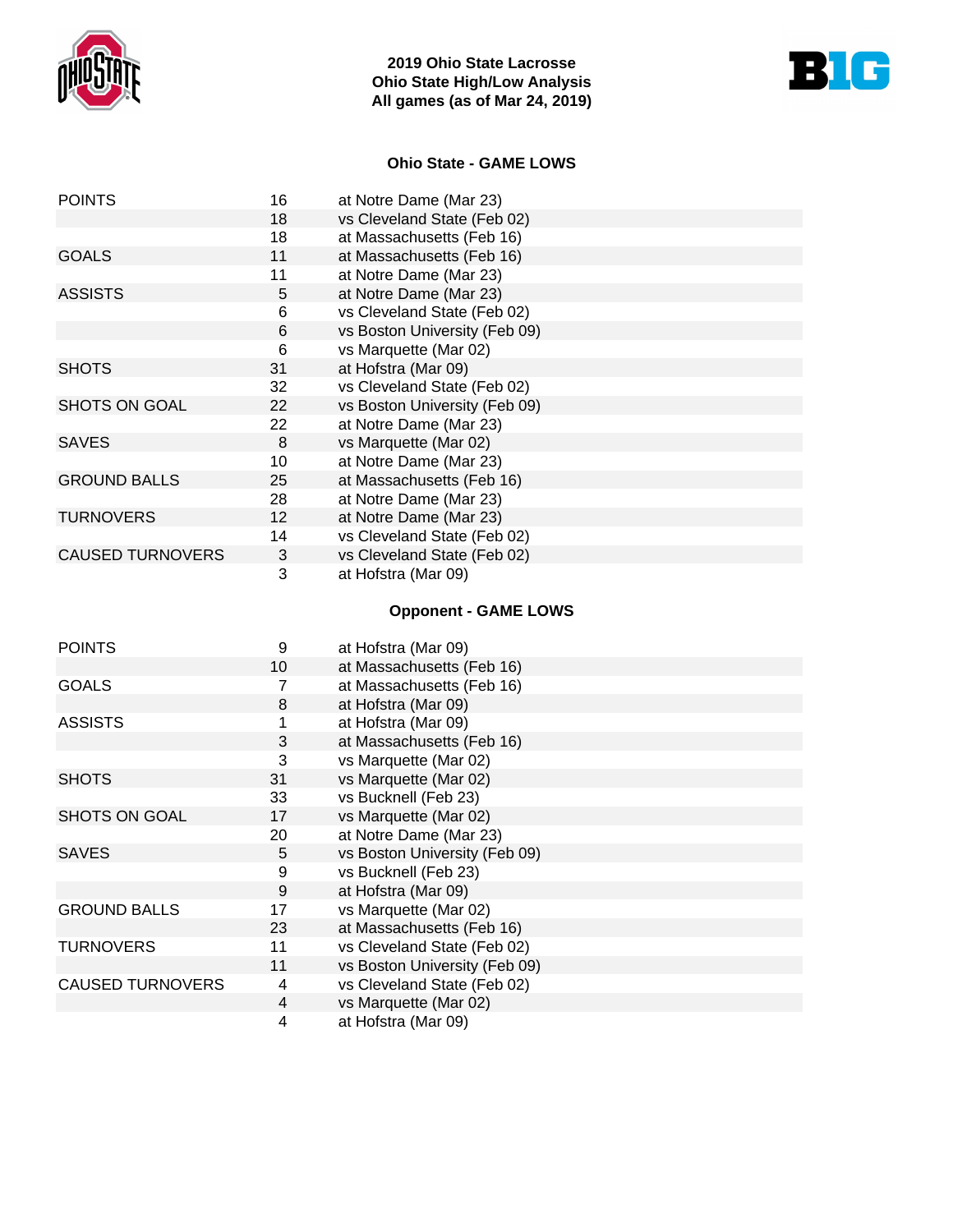

## **2019 Ohio State Lacrosse Ohio State Player High/Low Analysis All games (as of Mar 24, 2019)**



## **Ohio State - INDIVIDUAL GAME HIGHS**

| <b>POINTS</b>          | 8              | Myers, Jack vs Bucknell (Feb 23)              |
|------------------------|----------------|-----------------------------------------------|
|                        | 6              | Myers, Jack at Hofstra (Mar 09)               |
| <b>GOALS</b>           | 7              | Myers, Jack vs Bucknell (Feb 23)              |
|                        | 5              | Reid, Jackson vs Marquette (Mar 02)           |
|                        | 5              | Jasinski, Jack vs Boston University (Feb 09)  |
| <b>ASSISTS</b>         | 3              | Myers, Jack at Hofstra (Mar 09)               |
|                        | 3              | Jasinski, Jack vs Marquette (Mar 02)          |
|                        | 3              | Myers, Jack at Massachusetts (Feb 16)         |
|                        | 3              | Myers, Jack vs Boston University (Feb 09)     |
| <b>SHOTS</b>           | 11             | Reid, Jackson vs Marquette (Mar 02)           |
|                        | 11             | Leclaire, Tre at Massachusetts (Feb 16)       |
|                        | 11             | Leclaire, Tre vs Boston University (Feb 09)   |
| SHOTS ON GOAL          | 9              | Leclaire, Tre at Massachusetts (Feb 16)       |
|                        | $\overline{7}$ | Myers, Jack vs Bucknell (Feb 23)              |
| <b>SAVES</b>           | 17             | Kirson, Josh at Massachusetts (Feb 16)        |
|                        | 16             | Kirson, Josh vs Cleveland State (Feb 02)      |
| <b>GROUND BALLS</b>    | 15             | Inacio, Justin vs Bucknell (Feb 23)           |
|                        | 14             | Inacio, Justin vs Marquette (Mar 02)          |
| <b>CAUSED TURNOVER</b> | 3              | Borges, Matt at Notre Dame (Mar 23)           |
|                        | 2              | Borges, Matt at Massachusetts (Feb 16)        |
|                        | $\overline{2}$ | Henrick, Jeff at Massachusetts (Feb 16)       |
|                        | 2              | Borges, Matt vs Boston University (Feb 09)    |
|                        | 2              | Wiseman, Johnny vs Boston University (Feb 09) |
| <b>FACEOFFS WON</b>    | 20             | Inacio, Justin vs Bucknell (Feb 23)           |
|                        | 18             | Inacio, Justin vs Marquette (Mar 02)          |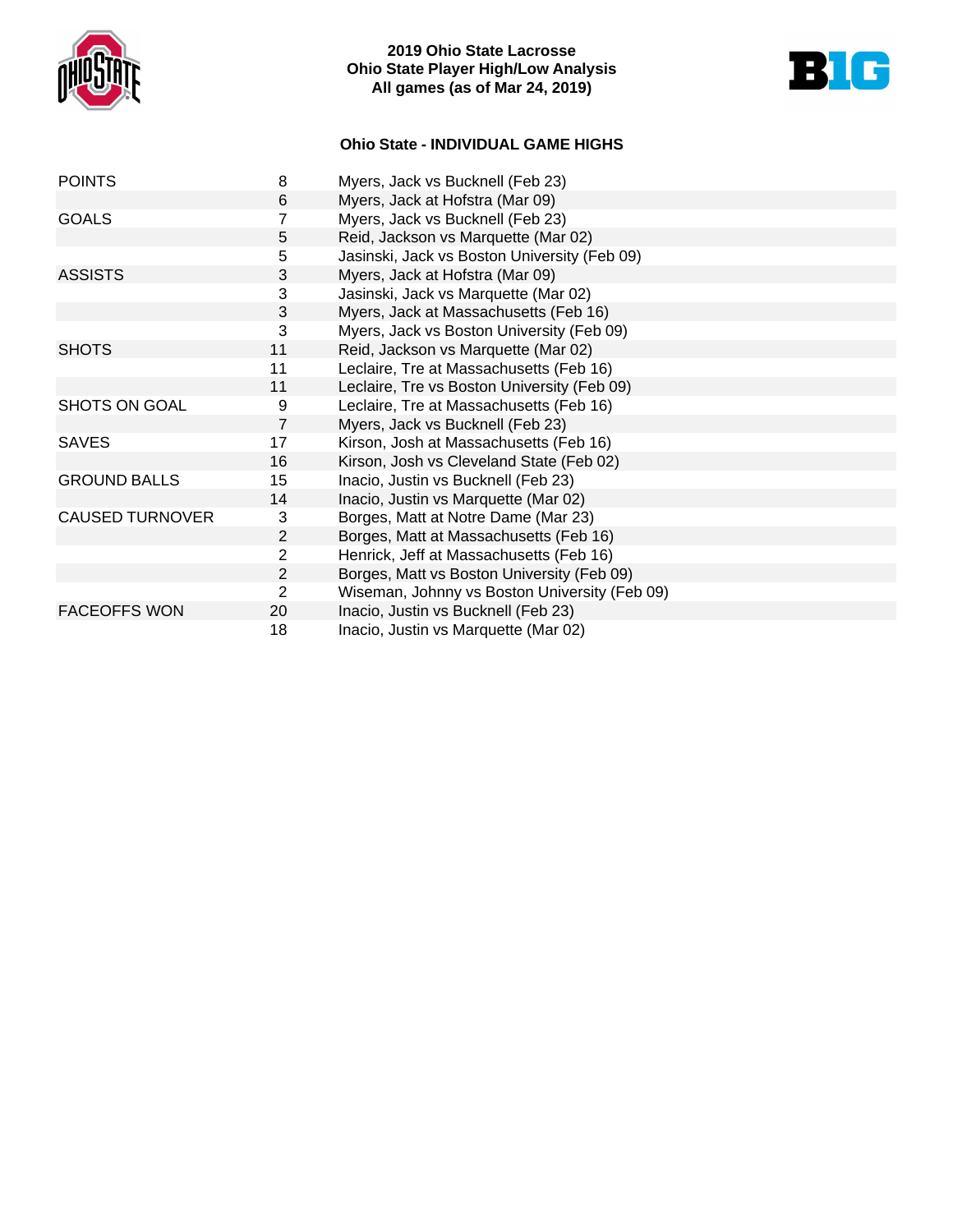

## **2019 Ohio State Lacrosse Ohio State Opponent High/Low Analysis All games (as of Mar 24, 2019)**



# **Ohio State - OPPONENT INDIVIDUAL GAME HIGHS**

| <b>POINTS</b>          | 7                         | Yorke, Will vs Bucknell (Feb 23)              |
|------------------------|---------------------------|-----------------------------------------------|
|                        | 6                         | Burr, James vs Boston University (Feb 09)     |
| <b>GOALS</b>           | 6                         | Yorke, Will vs Bucknell (Feb 23)              |
|                        | 6                         | Burr, James vs Boston University (Feb 09)     |
| <b>ASSISTS</b>         | 4                         | Gray, Chris vs Boston University (Feb 09)     |
|                        | 3                         | Smith, Tom vs Bucknell (Feb 23)               |
|                        | 3                         | Homire, Brendan vs Boston University (Feb 09) |
| <b>SHOTS</b>           | 15                        | Burr, James vs Boston University (Feb 09)     |
|                        | 12                        | Brian Willetts at Notre Dame (Mar 23)         |
| <b>SHOTS ON GOAL</b>   | 9                         | Brian Willetts at Notre Dame (Mar 23)         |
|                        | 9                         | Yorke, Will vs Bucknell (Feb 23)              |
| <b>SAVES</b>           | 20                        | Sconone, Sean at Massachusetts (Feb 16)       |
|                        | 11                        | Matt Schmidt at Notre Dame (Mar 23)           |
| <b>GROUND BALLS</b>    | 8                         | Charles Leonard at Notre Dame (Mar 23)        |
|                        | 7                         | Herber, Brian at Hofstra (Mar 09)             |
|                        | 7                         | Witzal, Jarett vs Bucknell (Feb 23)           |
| <b>CAUSED TURNOVER</b> | 3                         | Arden Cohen at Notre Dame (Mar 23)            |
|                        | 3                         | Paparo, Isaac at Massachusetts (Feb 16)       |
|                        | $\ensuremath{\mathsf{3}}$ | Suboch, Jackson at Massachusetts (Feb 16)     |
|                        | 3                         | Levesque, Chase vs Boston University (Feb 09) |
|                        | 3                         | Cates, Jake vs Boston University (Feb 09)     |
| <b>FACEOFFS WON</b>    | 14                        | Herber, Brian at Hofstra (Mar 09)             |
|                        | 13                        | Charles Leonard at Notre Dame (Mar 23)        |
|                        | 13                        | TESLER, Danny vs Cleveland State (Feb 02)     |
|                        |                           |                                               |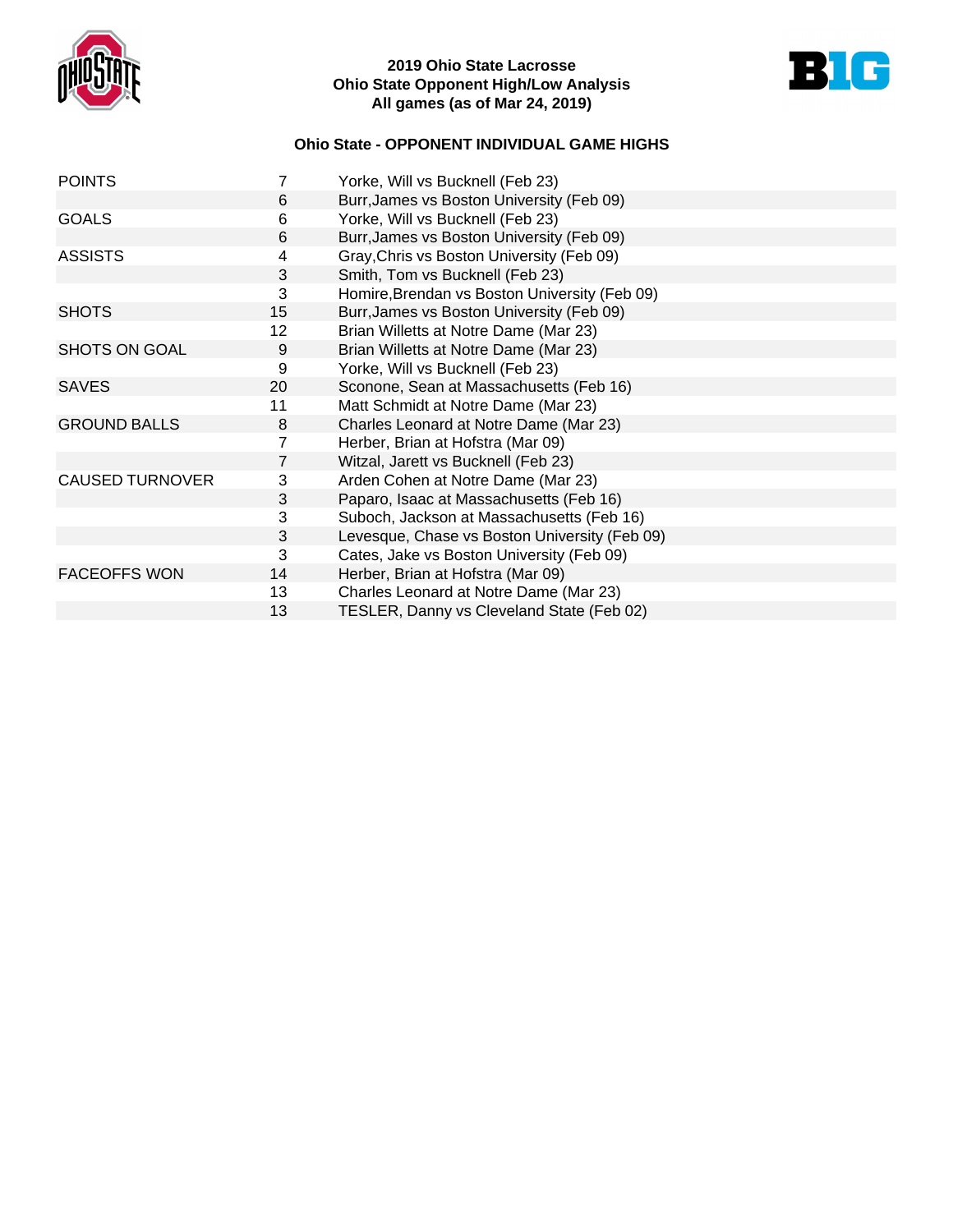

## **2019 Ohio State Lacrosse Ohio State Team Game-by-Game All games (as of Mar 24, 2019)**



#### **TEAM STATISTICS**

| Date         | Opponent                 | Score     | G  | A  | Pts | Sh  | Soa UP |                  | - DN     | GВ  | 10  | СI  | Faceoff           | Pen-Min     |
|--------------|--------------------------|-----------|----|----|-----|-----|--------|------------------|----------|-----|-----|-----|-------------------|-------------|
| Feb 02, 2019 | <b>CLEVELAND STATE</b>   | $12-9$    | 12 | h  | 18  | 32  | 23     | $\left( \right)$ | $\bf{0}$ | 31  | 14  | 3   | 12-25             | $7 - 5.5$   |
| Feb 09, 2019 | <b>BOSTON UNIVERSITY</b> | $17-10$   | 17 | 6  | 23  | 33  | 22     |                  | 0        | 41  |     |     | $5 \quad 19-30$   | $6 - 3.5$   |
| Feb 16, 2019 | <b>Massachusetts</b>     | $11 - 7$  |    |    | 18  | 41  | 31     | $\mathcal{D}$    | $\Omega$ | 25  | 15  | 6   | 14-22             | $2 - 1.5$   |
| Feb 23, 2019 | <b>BUCKNELL</b>          | $16 - 13$ | 16 | 9  | 25  | 35  | 25     |                  | 0        | 43  | 19  |     | 8 21-31           | $5 - 5.0$   |
| Mar 02, 2019 | Marquette                | $13-9$    | 13 | 6  | 19  | 40  | 23     | $\Omega$         | $\Omega$ | 32  | 16  | 4   | 18-26             | $6 - 4.5$   |
| Mar 09, 2019 | Hofstra                  | $14-8$    | 14 | 10 | 24  | 31  | 23     | 2                | $\Omega$ | 30  | 17  |     | $3 \quad 12 - 26$ | $6 - 3.5$   |
| Mar 23, 2019 | Notre Dame               | $11-10$   |    | 5  | 16  | 38  | 22     | 0                | $\Omega$ | 28  | 12  | 6   | 12-25             | $5 - 4.0$   |
|              |                          | 94-66     | 94 | 49 | 143 | 250 | 169    | 6                | 0        | 230 | 110 | 35  | 108-185           | $37 - 27.5$ |
| Opponent     |                          |           | 66 | 30 | 96  | 275 | 152    | 12               |          | 184 | 89  | 50. | 77-185            | $26 - 21.0$ |

TEAM PER-GAME

Games played: 7 Shots per game: 35.71; Goals per game: 13.43 Assists per game: 7.00; Points per game: 20.43 Shot pct: .376; SOG pct: .676 Faceoff W-L pct: .584; Clear pct.: 0.895

| Date         | Opponent                 | Score     | <b>Minutes</b> | GА | GAAvg Saves |    | Save% | W |          |          | T Faced |
|--------------|--------------------------|-----------|----------------|----|-------------|----|-------|---|----------|----------|---------|
| Feb 02, 2019 | <b>CLEVELAND STATE</b>   | $12-9$    | 60:00          | 9  | 9.00        | 16 | .640  |   | 0        | 0        | 37      |
| Feb 09, 2019 | <b>BOSTON UNIVERSITY</b> | $17-10$   | 60:00          | 10 | 9.50        | 11 | .524  |   | 0        | $\Omega$ | 52      |
| Feb 16, 2019 | <b>Massachusetts</b>     | $11 - 7$  | 60:00          |    | 8.67        | 17 | .708  |   | 0        | $\Omega$ | 45      |
| Feb 23, 2019 | <b>BUCKNELL</b>          | $16 - 13$ | 60:00          | 13 | 9.75        | 11 | .458  |   | 0        | $\Omega$ | 33      |
| Mar 02, 2019 | Marquette                | $13-9$    | 60:00          | 9  | 9.60        | 8  | .471  |   | 0        | $^{0}$   | 31      |
| Mar 09, 2019 | Hofstra                  | $14-8$    | 60:00          | 8  | 9.33        | 13 | .619  |   | 0        | $\Omega$ | 40      |
| Mar 23, 2019 | Notre Dame               | $11 - 10$ | 60:52          | 10 | 9.41        | 10 | .500  |   | $\Omega$ | $\Omega$ | 37      |
|              |                          | 94-66     | 420:52         | 66 | 9.41        | 86 | .566  |   | $\Omega$ | 0        | 275     |
| Opponent     |                          |           | 420:52         | 94 | 9.41        | 75 | .444  | 0 |          | 0        | 250     |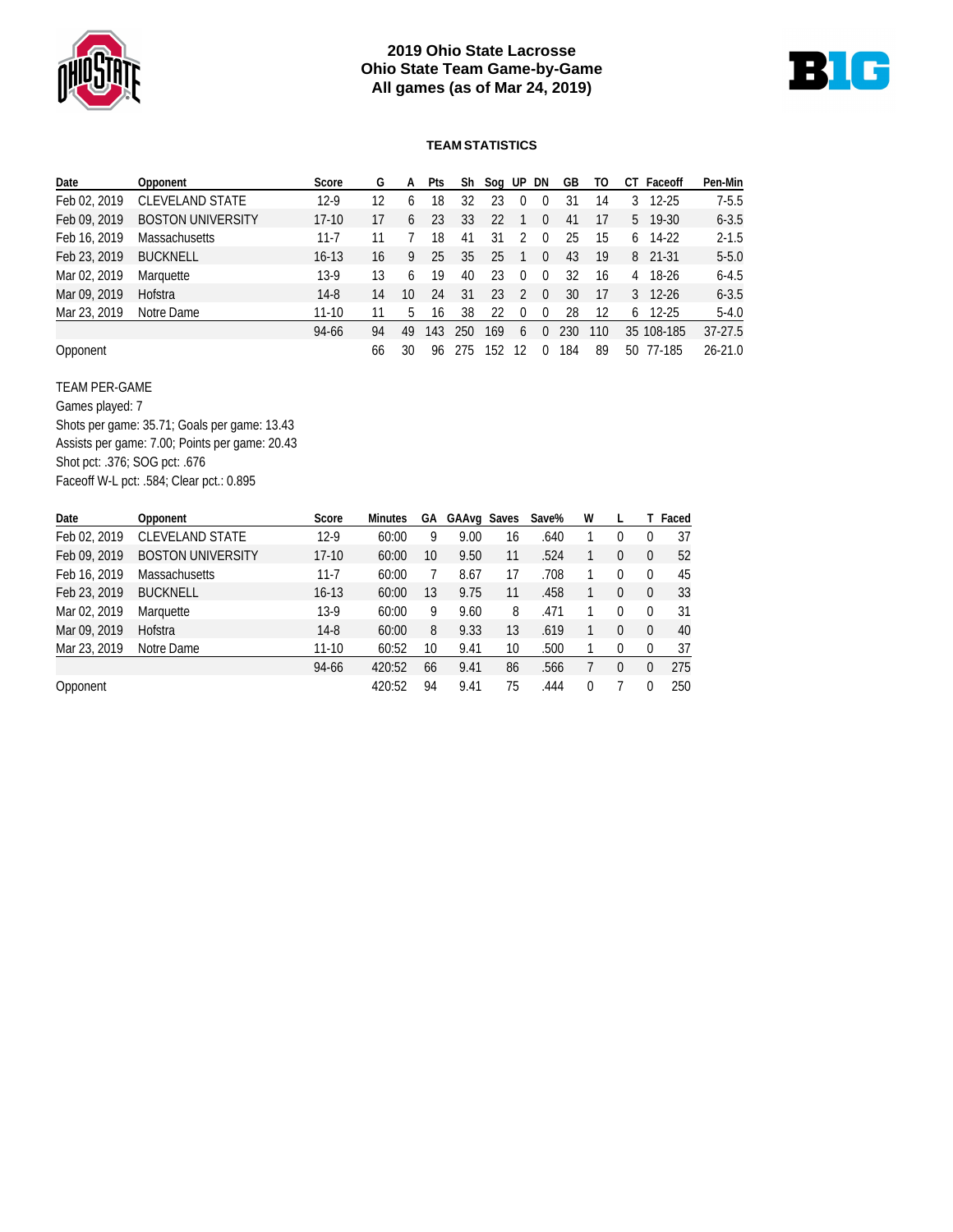

## **2019 Ohio State Lacrosse Ohio State Opponent Game-by-Game All games (as of Mar 24, 2019)**



#### **OPPONENT STATISTICS**

| Date         | Opponent                 | Score     | G  | A  | Pts | Sh   | Sog UP |              | DN       | GВ  | 10  | CТ | Faceoff    | Pen-Min     |
|--------------|--------------------------|-----------|----|----|-----|------|--------|--------------|----------|-----|-----|----|------------|-------------|
| Feb 02, 2019 | <b>CLEVELAND STATE</b>   | $12-9$    | g  | 4  | 13  | 37   | 25     | 3            | 0        | 24  | 11  | 4  | $13-25$    | $6 - 5.0$   |
| Feb 09, 2019 | <b>BOSTON UNIVERSITY</b> | $17 - 10$ | 10 | 9  | 19  | 52   | 21     |              | $\Omega$ | 25  | 11  | 10 | $11 - 30$  | $4 - 3.0$   |
| Feb 16, 2019 | <b>Massachusetts</b>     | $11 - 7$  |    |    | 10  | 45   | 24     | <sup>0</sup> | 0        | 23  | 12  | 12 | 8-22       | $2 - 1.5$   |
| Feb 23, 2019 | <b>BUCKNELL</b>          | $16 - 13$ | 13 | 6  | 19  | 33   | 24     | 3            | $\Omega$ | 35  | 14  | 9  | $10-31$    | $4 - 3.0$   |
| Mar 02, 2019 | Marquette                | $13-9$    | 9  |    | 12  | 31   | 17     |              | 0        | 17  | 14  | 4  | 8-26       | $3 - 3.0$   |
| Mar 09, 2019 | Hofstra                  | $14-8$    | 8  |    | 9   | 40   | 21     |              | $\Omega$ | 28  | 12  |    | 4 14-26    | $5 - 3.5$   |
| Mar 23, 2019 | Notre Dame               | $11 - 10$ | 10 | 4  | 14  | 37   | 20     |              | 0        | 32  | 15  |    | $13-25$    | $2 - 2.0$   |
|              |                          | 66-94     | 66 | 30 | 96  | -275 | 152    | 12           | N        | 184 | 89  | 50 | 77-185     | $26 - 21.0$ |
| Ohio State   |                          |           | 94 | 49 | 143 | 250  | 169    | <sub>6</sub> | O        | 230 | 110 |    | 35 108-185 | $37-27.5$   |

OPPONENT PER-GAME Games played: 7 Shots per game: 39.29; Goals per game: 9.43 Assists per game: 4.29; Points per game: 13.71 Shot pct: .240; SOG pct: .553 Faceoff W-L pct: .416; Clear pct.: 0.895

| Date         | Opponent                 | Score     | <b>Minutes</b> | GА | GAAvg Saves |    | Save% | W        |   |          | T Faced |
|--------------|--------------------------|-----------|----------------|----|-------------|----|-------|----------|---|----------|---------|
| Feb 02, 2019 | <b>CLEVELAND STATE</b>   | $12-9$    | 60:00          | 12 | 12.00       | 11 | .478  | 0        |   | 0        | 32      |
| Feb 09, 2019 | <b>BOSTON UNIVERSITY</b> | $17-10$   | 60:00          | 17 | 14.50       | 5  | .227  | 0        |   | $\Omega$ | 33      |
| Feb 16, 2019 | <b>Massachusetts</b>     | $11 - 7$  | 60:00          | 11 | 13.33       | 20 | .645  | 0        |   | $\Omega$ | 41      |
| Feb 23, 2019 | <b>BUCKNELL</b>          | $16 - 13$ | 60:00          | 16 | 14.00       | 9  | .360  | 0        |   | $\Omega$ | 35      |
| Mar 02, 2019 | Marquette                | $13-9$    | 60:00          | 13 | 13.80       | 10 | .435  | 0        |   | $^{0}$   | 40      |
| Mar 09, 2019 | Hofstra                  | $14-8$    | 60:00          | 14 | 13.83       | 9  | .391  | 0        |   | $\Omega$ | 31      |
| Mar 23, 2019 | Notre Dame               | $11 - 10$ | 60:52          | 11 | 13.40       | 11 | .500  | 0        |   | $\theta$ | 38      |
|              |                          | 66-94     | 420:52         | 94 | 13.40       | 75 | .444  | $\theta$ |   | $\Omega$ | 250     |
| Ohio State   |                          |           | 420:52         | 66 | 13.40       | 86 | .566  |          | 0 | 0        | 275     |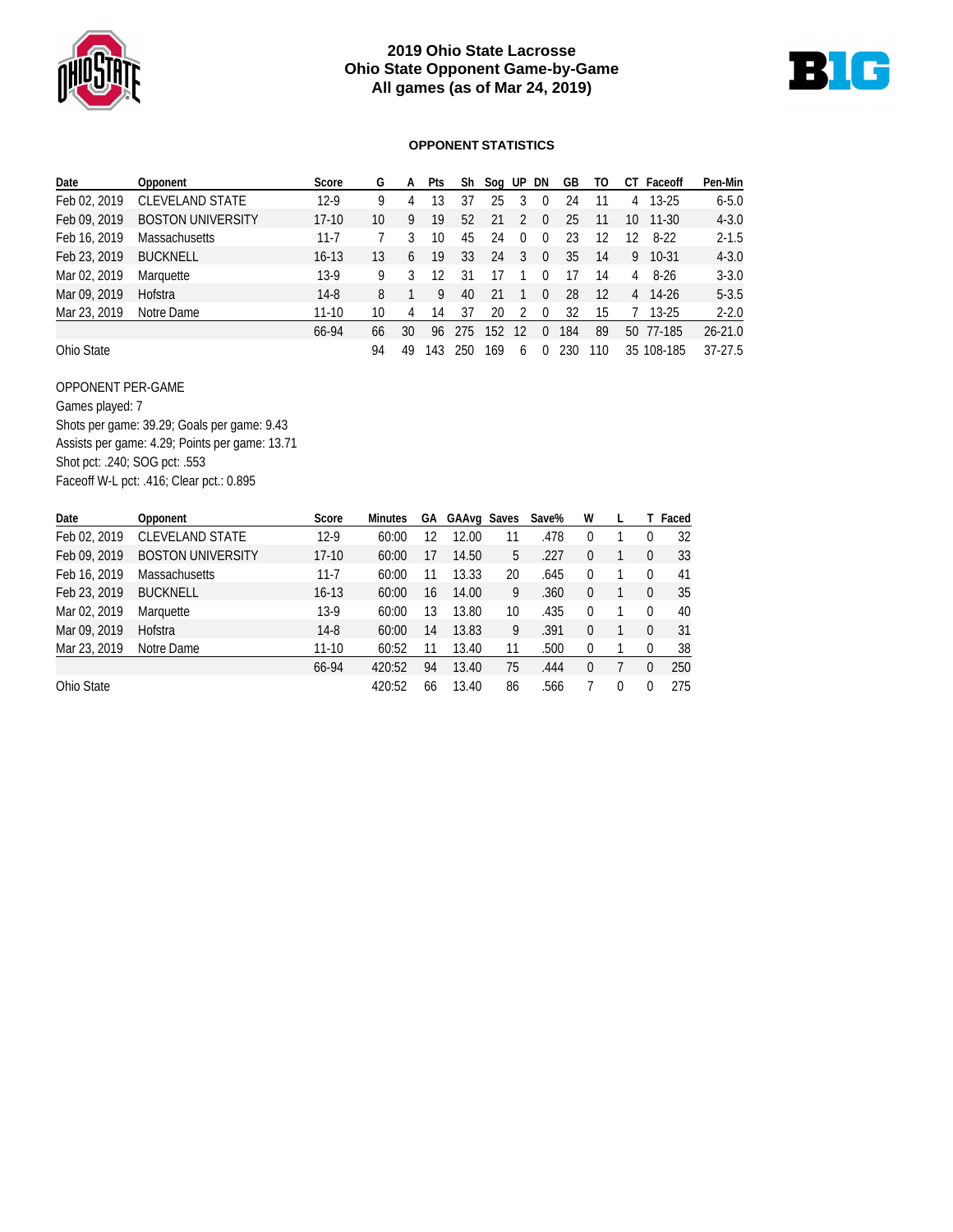

## **2019 Ohio State Lacrosse Ohio State Team Game-by-Game Comparison All games (as of Mar 24, 2019)**



| Date | Opponent                 | Score     | Goals | Assists | <b>Shots</b> | On Goal | GB      | T/O    | Faceoff | Clears          | Penalties         |
|------|--------------------------|-----------|-------|---------|--------------|---------|---------|--------|---------|-----------------|-------------------|
|      | Feb 02 CLEVELAND STATE   | $12-9$    | 12/9  | 6/4     | 32/37        | 23/25   | 31/24   | 14/11  | 12/13   | 17-19/17-18     | $7 - 5.5/6 - 5.0$ |
|      | Feb 09 BOSTON UNIVERSITY | $17-10$   | 17/10 | 6/9     | 33/52        | 22/21   | 41/25   | 17/11  | 19/11   | 16-17/16-19     | $6 - 3.5/4 - 3.0$ |
|      | Feb 16 Massachusetts     | $11 - 7$  | 11/7  | 7/3     | 41/45        | 31/24   | 25/23   | 15/12  | 14/8    | 13-16/14-17     | $2 - 1.5/2 - 1.5$ |
|      | Feb 23 BUCKNELL          | $16 - 13$ | 16/13 | 9/6     | 35/33        | 25/24   | 43/35   | 19/14  | 21/10   | 12-15/17-20     | $5 - 5.0/4 - 3.0$ |
|      | Mar 02 Marquette         | $13-9$    | 13/9  | 6/3     | 40/31        | 23/17   | 32/17   | 16/14  | 18/8    | 14-15/12-15     | $6 - 4.5/3 - 3.0$ |
|      | Mar 09 Hofstra           | 14-8      | 14/8  | 10/1    | 31/40        | 23/21   | 30/28   | 17/12  | 12/14   | 22-25/17-20     | $6 - 3.5/5 - 3.5$ |
|      | Mar 23 Notre Dame        | $11 - 10$ | 11/10 | 5/4     | 38/37        | 22/20   | 28/32   | 12/15  | 12/13   | 17-17/19-20     | $5 - 4.0/2 - 2.0$ |
|      |                          | 94-66     | 94/66 | 49/30   | 250/275      | 169/152 | 230/184 | 110/89 | 108/77  | 111-124/112-129 | 37-27.5/26-21.0   |

Note: Game totals are displayed in the format TEAM/OPPONENT for each category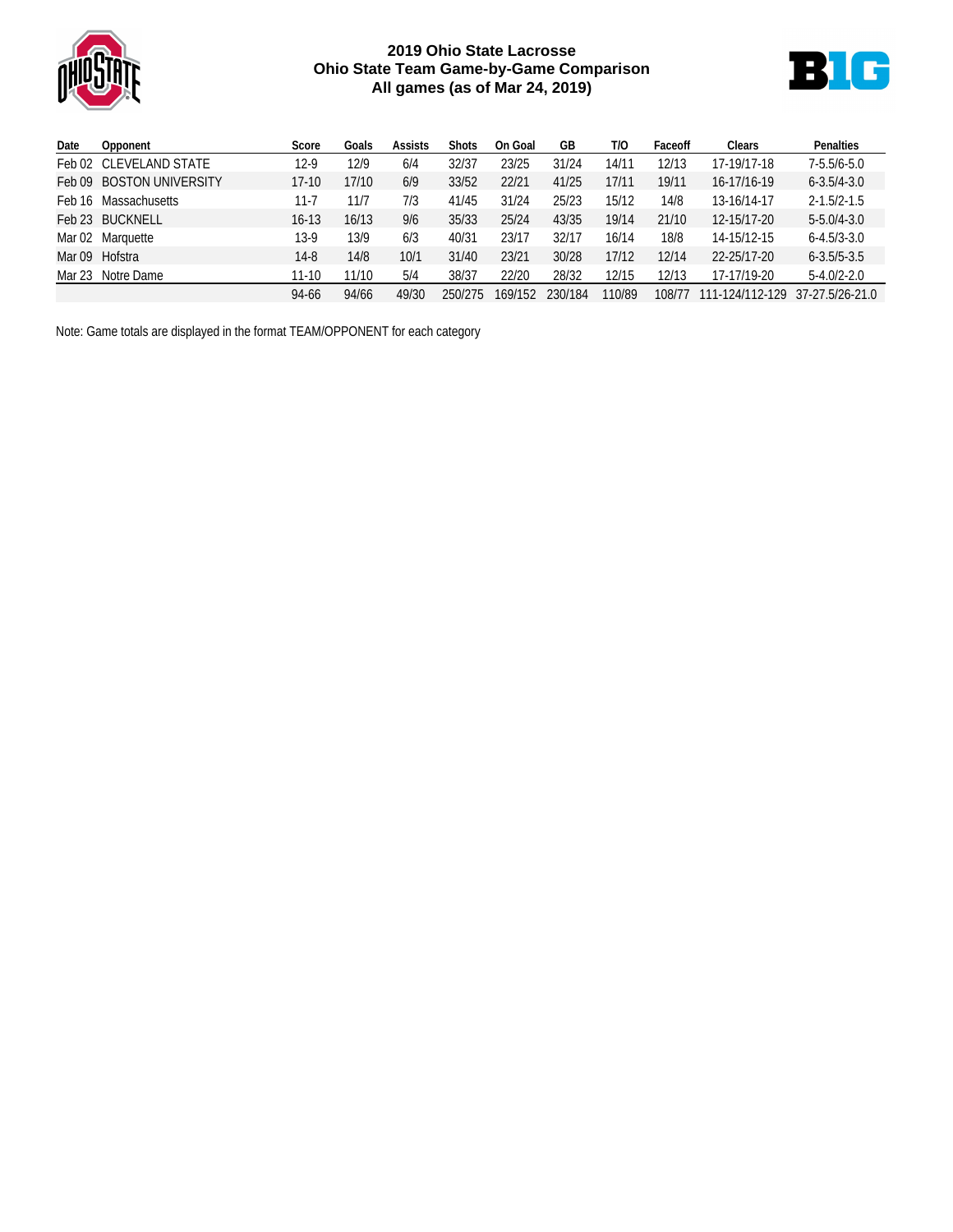

## **2019 Ohio State Lacrosse Ohio State Game-by-Game Goals-Assists-Points All games (as of Mar 24, 2019)**



|                 |                   |          | $\mathbf{1}$            | $\overline{2}$ | $\overline{3}$    |                    | 5                  | 6                 | 7                  | 8           | 9                  | 10          | 11                 |
|-----------------|-------------------|----------|-------------------------|----------------|-------------------|--------------------|--------------------|-------------------|--------------------|-------------|--------------------|-------------|--------------------|
| Opponent        | Date              | Score    | WAHLUND, SK MYERS, JACK |                | <b>BUGLIOSI,J</b> | SMITH, COLB        | <b>JASINSKI,J</b>  | WHITE, SCOT       | <b>BUCKLEY,LU</b>  | KIRSON, JOS | <b>HUGHES, GRI</b> | SMITH, JACK | <b>HENRICK, JE</b> |
| CSU             | Feb <sub>02</sub> | 12-9 W   | <b>DNP</b>              | <b>DNP</b>     | $0 - 0 - 0$       | $0 - 1 - 1$        | $3 - 2 - 5$        | <b>DNP</b>        | $2 - 1 - 3$        | $0 - 0 - 0$ | $1 - 0 - 1$        | <b>DNP</b>  | $0 - 0 - 0$        |
| BU              | Feb <sub>09</sub> | 17-10 W  | $0 - 0 - 0$             | $1 - 3 - 4$    | <b>DNP</b>        | $2 - 1 - 3$        | $5 - 0 - 5$        | <b>DNP</b>        | $1 - 0 - 1$        | $0 - 0 - 0$ | $0 - 0 - 0$        | <b>DNP</b>  | $0 - 0 - 0$        |
| at UMASS        | Feb <sub>16</sub> | $11-7$ W | <b>DNP</b>              | $1 - 3 - 4$    | <b>DNP</b>        | $1 - 0 - 1$        | $2 - 2 - 4$        | <b>DNP</b>        | $0 - 0 - 0$        | $0 - 0 - 0$ | $0 - 0 - 0$        | <b>DNP</b>  | $0 - 1 - 1$        |
| <b>BUCKNELL</b> | Feb <sub>23</sub> | 16-13 W  | <b>DNP</b>              | $7 - 1 - 8$    | $0 - 1 - 1$       | $3 - 2 - 5$        | $3 - 0 - 3$        | <b>DNP</b>        | $0 - 2 - 2$        | $0 - 0 - 0$ | $0 - 0 - 0$        | <b>DNP</b>  | $0 - 0 - 0$        |
| vs MU           | Mar <sub>02</sub> | 13-9 W   | $0 - 0 - 0$             | $0 - 2 - 2$    | $0 - 1 - 1$       | $0 - 0 - 0$        | $1 - 3 - 4$        | <b>DNP</b>        | $0 - 0 - 0$        | $0 - 0 - 0$ | $0 - 0 - 0$        | <b>DNP</b>  | $0 - 0 - 0$        |
| at HOFSTRA      | Mar 09            | 14-8 W   | $0 - 0 - 0$             | $3 - 3 - 6$    | $0 - 0 - 0$       | $0 - 2 - 2$        | $2 - 0 - 2$        | $0 - 0 - 0$       | $0 - 2 - 2$        | $0 - 0 - 0$ | $0 - 0 - 0$        | $0 - 0 - 0$ | $0 - 0 - 0$        |
| at ND           | Mar 23            | 11-10 W  | <b>DNP</b>              | $0 - 0 - 0$    | $0 - 0 - 0$       | $2 - 0 - 2$        | $1 - 2 - 3$        | <b>DNP</b>        | $0 - 1 - 1$        | $0 - 0 - 0$ | $1 - 0 - 1$        | <b>DNP</b>  | $0 - 0 - 0$        |
|                 |                   |          |                         |                |                   |                    |                    |                   |                    |             |                    |             |                    |
|                 |                   |          | 12                      | 13             | 14                | 16                 | 17                 | 18                | 19                 | 20          | 21                 | 22          | 23                 |
| Opponent        | Date              | Score    | CLIBANOFF,              | CLIBANOFF,     | FISHER, BRA       | MUSCI, NICK        | LUDD, ZACH         | <b>BARKER.COL</b> | <b>BARKER, BRA</b> | DEBERRY.OM  | <b>WALLACE,BR</b>  | WISEMAN, JO | FELIZIANI,         |
| CSU             | Feb <sub>02</sub> | 12-9 W   | <b>DNP</b>              | <b>DNP</b>     | <b>DNP</b>        | $1 - 0 - 1$        | <b>DNP</b>         | $0 - 0 - 0$       | <b>DNP</b>         | $0 - 0 - 0$ | <b>DNP</b>         | $0 - 0 - 0$ | $0 - 0 - 0$        |
| BU              | Feb 09            | 17-10 W  | $0 - 0 - 0$             | $0 - 0 - 0$    | $0 - 0 - 0$       | $1 - 1 - 2$        | $0 - 0 - 0$        | $2 - 0 - 2$       | $0 - 0 - 0$        | $0 - 0 - 0$ | $0 - 0 - 0$        | $0 - 0 - 0$ | $0 - 0 - 0$        |
| at UMASS        | Feb 16            | $11-7$ W | $0 - 0 - 0$             | <b>DNP</b>     | <b>DNP</b>        | $0 - 0 - 0$        | $0 - 0 - 0$        | $0 - 0 - 0$       | <b>DNP</b>         | $0 - 0 - 0$ | $0 - 0 - 0$        | $1 - 0 - 1$ | <b>DNP</b>         |
| <b>BUCKNELL</b> | Feb <sub>23</sub> | 16-13 W  | <b>DNP</b>              | <b>DNP</b>     | <b>DNP</b>        | $0 - 0 - 0$        | $0 - 0 - 0$        | $0 - 0 - 0$       | $0 - 0 - 0$        | $0 - 0 - 0$ | <b>DNP</b>         | $0 - 0 - 0$ | $0 - 0 - 0$        |
| vs MU           | Mar <sub>02</sub> | 13-9 W   | <b>DNP</b>              | <b>DNP</b>     | <b>DNP</b>        | $1 - 0 - 1$        | $0 - 0 - 0$        | $0 - 0 - 0$       | $0 - 0 - 0$        | $0 - 0 - 0$ | <b>DNP</b>         | $0 - 0 - 0$ | $0 - 0 - 0$        |
| at HOFSTRA      | Mar 09            | 14-8 W   | <b>DNP</b>              | <b>DNP</b>     | $0 - 0 - 0$       | $1 - 0 - 1$        | $0 - 0 - 0$        | $0 - 0 - 0$       | $0 - 0 - 0$        | $0 - 0 - 0$ | $0 - 0 - 0$        | $1 - 0 - 1$ | $0 - 0 - 0$        |
| at ND           | Mar 23            | 11-10 W  | <b>DNP</b>              | <b>DNP</b>     | <b>DNP</b>        | $0 - 0 - 0$        | <b>DNP</b>         | $0 - 0 - 0$       | $0 - 0 - 0$        | $0 - 1 - 1$ | <b>DNP</b>         | <b>DNP</b>  | <b>DNP</b>         |
|                 |                   |          |                         |                |                   |                    |                    |                   |                    |             |                    |             |                    |
|                 |                   |          | 24                      | 25             | 29                | 30                 | 32                 | 33                | 34                 | 35          | 37                 | 39          | 40                 |
| Opponent        | Date              | Score    | SOWDER, CUL             | KISTLER, CA    | REID, JACKS       | <b>INACIO, JUS</b> | <b>BORGES, MAT</b> | <b>HENDRICKS</b>  | TEREFENKO,         | MACCANI,LO  | <b>BUNCE, CHAS</b> | SALISBURY,  | DUNAVANT, B        |
| CSU             | Feb <sub>02</sub> | 12-9 W   | <b>DNP</b>              | <b>DNP</b>     | $2 - 1 - 3$       | $0 - 1 - 1$        | $0 - 0 - 0$        | <b>DNP</b>        | $0 - 0 - 0$        | $0 - 0 - 0$ | <b>DNP</b>         | $0 - 0 - 0$ | <b>DNP</b>         |
| BU              | Feb <sub>09</sub> | 17-10 W  | $0 - 0 - 0$             | <b>DNP</b>     | $1 - 0 - 1$       | $0 - 0 - 0$        | $0 - 0 - 0$        | $0 - 0 - 0$       | $0 - 0 - 0$        | $0 - 0 - 0$ | <b>DNP</b>         | $0 - 0 - 0$ | $0 - 0 - 0$        |
| at UMASS        | Feb <sub>16</sub> | $11-7$ W | <b>DNP</b>              | <b>DNP</b>     | $1 - 1 - 2$       | $0 - 0 - 0$        | $0 - 0 - 0$        | <b>DNP</b>        | $1 - 0 - 1$        | $0 - 0 - 0$ | <b>DNP</b>         | $0 - 0 - 0$ | $0 - 0 - 0$        |
| <b>BUCKNELL</b> | Feb <sub>23</sub> | 16-13 W  | $0 - 0 - 0$             | <b>DNP</b>     | $1 - 1 - 2$       | $0 - 0 - 0$        | $0 - 0 - 0$        | <b>DNP</b>        | $0 - 1 - 1$        | $0 - 0 - 0$ | <b>DNP</b>         | $0 - 0 - 0$ | $0 - 0 - 0$        |
| vs MU           | Mar <sub>02</sub> | 13-9 W   | <b>DNP</b>              | <b>DNP</b>     | $5 - 0 - 5$       | $1 - 0 - 1$        | $0 - 0 - 0$        | <b>DNP</b>        | $2 - 0 - 2$        | $0 - 0 - 0$ | $0 - 0 - 0$        | $0 - 0 - 0$ | <b>DNP</b>         |
| at HOFSTRA      | Mar 09            | 14-8 W   | $0 - 0 - 0$             | $0 - 0 - 0$    | $2 - 1 - 3$       | $1 - 0 - 1$        | $0 - 0 - 0$        | $0 - 0 - 0$       | $0 - 2 - 2$        | $0 - 0 - 0$ | <b>DNP</b>         | $0 - 0 - 0$ | <b>DNP</b>         |
| at ND           | Mar 23            | 11-10 W  | <b>DNP</b>              | <b>DNP</b>     | $4 - 1 - 5$       | $0 - 0 - 0$        | $0 - 0 - 0$        | <b>DNP</b>        | $0 - 0 - 0$        | $0 - 0 - 0$ | <b>DNP</b>         | $0 - 0 - 0$ | <b>DNP</b>         |

|                 |                   |           | 42          | 43          | 44          | 48                | 50          |
|-----------------|-------------------|-----------|-------------|-------------|-------------|-------------------|-------------|
| Opponent        | Date              | Score     | MAHONEY.CA  | WALSH.GEOR  | LECLAIRE.T  | <b>MANNING.JE</b> | RISS, EVAN  |
| CSU             | Feb <sub>02</sub> | 12-9 W    | $0 - 0 - 0$ | <b>DNP</b>  | $3 - 0 - 3$ | $0 - 0 - 0$       | $0 - 0 - 0$ |
| <b>BU</b>       | Feb <sub>09</sub> | 17-10 W   | <b>DNP</b>  | $0 - 0 - 0$ | $4 - 1 - 5$ | $0 - 0 - 0$       | $0 - 0 - 0$ |
| at UMASS        | Feb 16            | $11-7$ W  | $0 - 0 - 0$ | <b>DNP</b>  | $4 - 0 - 4$ | <b>DNP</b>        | $0 - 0 - 0$ |
| <b>BUCKNELL</b> | Feb 23            | $16-13$ W | $0 - 0 - 0$ | <b>DNP</b>  | $2 - 1 - 3$ | <b>DNP</b>        | $0 - 0 - 0$ |
| vs MU           | Mar <sub>02</sub> | 13-9 W    | $0 - 0 - 0$ | $0 - 0 - 0$ | $3 - 0 - 3$ | $0 - 0 - 0$       | $0 - 0 - 0$ |
| at HOFSTRA      | Mar <sub>09</sub> | 14-8 W    | $0 - 0 - 0$ | $0 - 0 - 0$ | $4 - 0 - 4$ | $0 - 0 - 0$       | $0 - 0 - 0$ |
| at ND           | Mar 23            | $11-10$ W | $0 - 0 - 0$ | <b>DNP</b>  | $3 - 0 - 3$ | $0 - 0 - 0$       | $0 - 0 - 0$ |